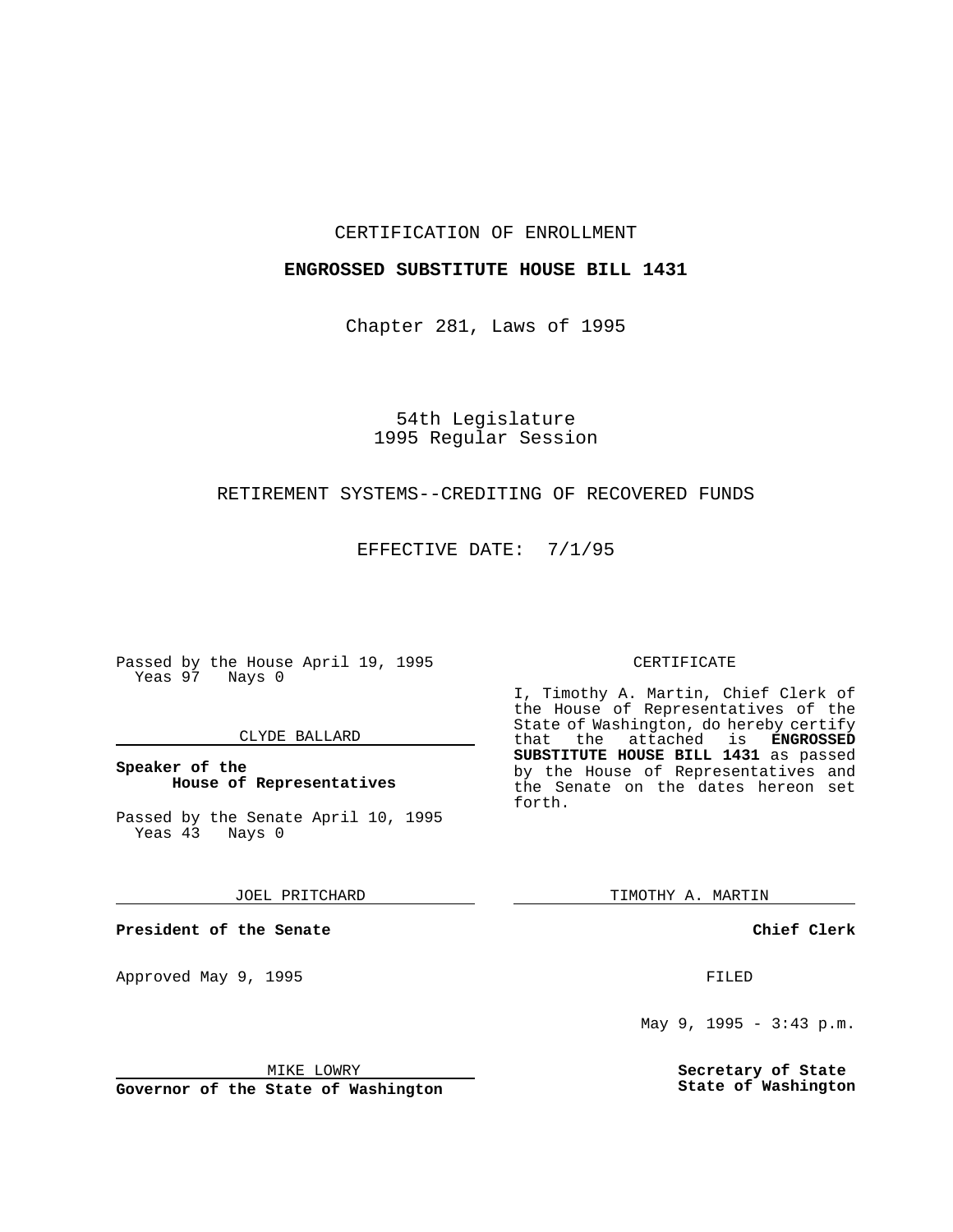## **ENGROSSED SUBSTITUTE HOUSE BILL 1431** \_\_\_\_\_\_\_\_\_\_\_\_\_\_\_\_\_\_\_\_\_\_\_\_\_\_\_\_\_\_\_\_\_\_\_\_\_\_\_\_\_\_\_\_\_\_\_

\_\_\_\_\_\_\_\_\_\_\_\_\_\_\_\_\_\_\_\_\_\_\_\_\_\_\_\_\_\_\_\_\_\_\_\_\_\_\_\_\_\_\_\_\_\_\_

AS AMENDED BY THE SENATE

Passed Legislature - 1995 Regular Session

#### **State of Washington 54th Legislature 1995 Regular Session**

**By** House Committee on Appropriations (originally sponsored by Representative Silver; by request of Department of Retirement Systems)

Read first time 02/28/95.

 AN ACT Relating to department of retirement system expenses; amending RCW 41.50.255; providing an effective date; and declaring an emergency.

BE IT ENACTED BY THE LEGISLATURE OF THE STATE OF WASHINGTON:

 **Sec. 1.** RCW 41.50.255 and 1993 sp.s. c 24 s 916 are each amended to read as follows:

 The director is authorized to pay from the interest earnings of the trust funds of the public employees' retirement system, the teachers' retirement system, the Washington state patrol retirement system, the Washington judicial retirement system, the judges' retirement system, or the law enforcement officers' and fire fighters' retirement system lawful obligations of the appropriate system for legal expenses and medical expenses which expenses are primarily incurred for the purpose of protecting the appropriate trust fund or are incurred in compliance with statutes governing such funds.

 The term "legal expense" includes, but is not limited to, legal services provided through the legal services revolving fund, fees for expert witnesses, travel expenses, fees for court reporters, cost of transcript preparation, and reproduction of documents.